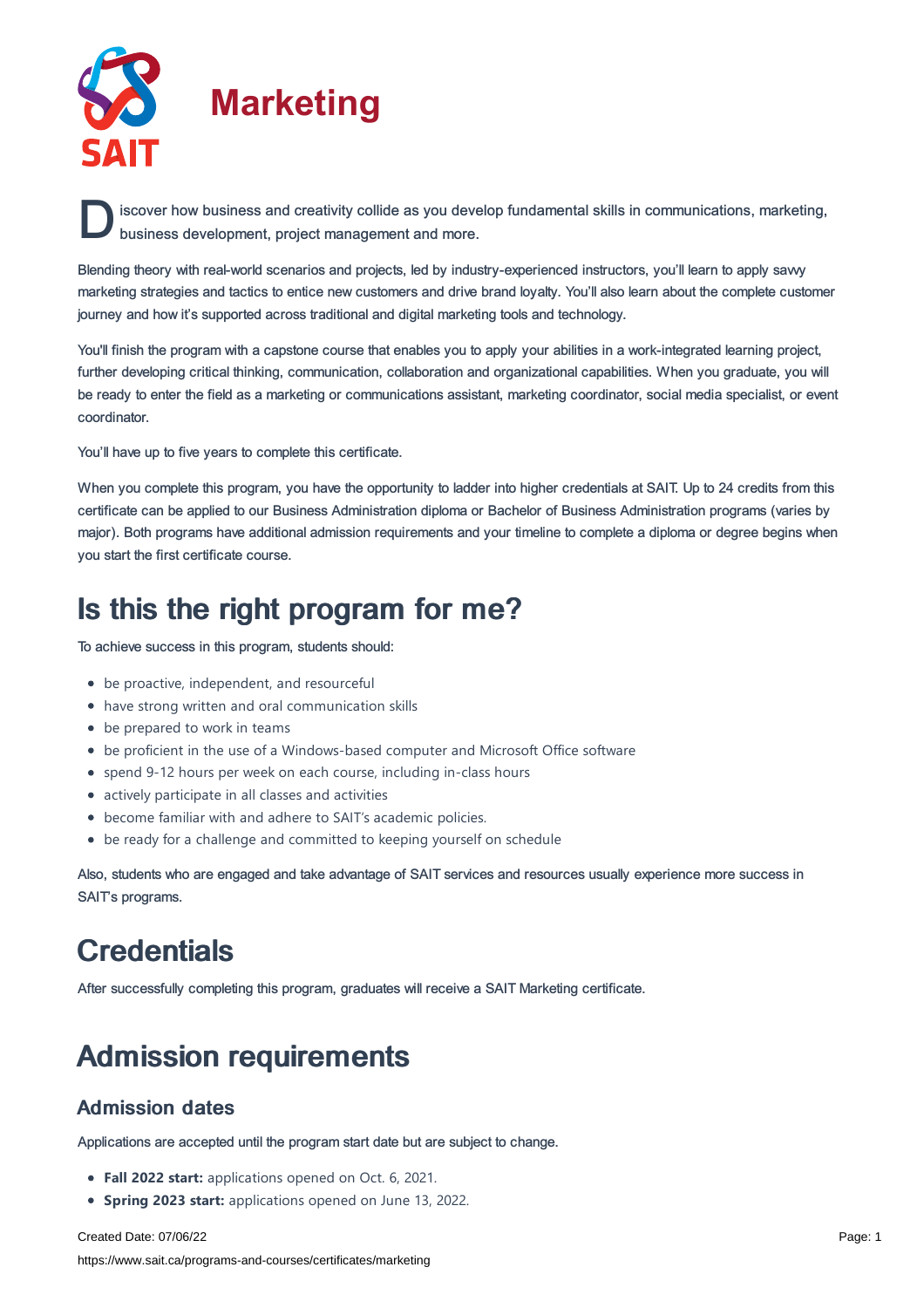## Program requirements

All applicants to SAIT must demonstrate English language [proficiency](https://www.sait.ca/admissions/before-you-apply/english-proficiency) prior to admission, including students educated in Canada.

There are no additional entry requirements for this program.

#### Direct entry: four-step process

**Step 1:** Read the program information to see the qualities needed for student success.

**Step 2:** Ensure that you meet all of the admission requirements listed above.

**Step 3:** [Apply](https://www.sait.ca/admissions/apply) to Marketing and submit your transcripts and/or [anticipated](https://www.sait.ca/admissions/after-you-apply/transcripts-and-supporting-documents) final grades.

Admission will be extended on a first-qualified, first-offered basis until the program is full.

**Step 4:** Find out how to monitor your application status after you [apply](https://www.sait.ca/admissions/after-you-apply/tracking-your-application).

#### **Communication during admission**

Email is the primary source of communication during the selection process. Ensure your personal email account is managed appropriately to receive our emails, files and communications.

# Costs 2022/23

#### Domestic tuition and fees

Cost per credit: \$189

| Year | <b>Number of semesters</b> | <b>Tuition fees</b> | <b>SAIT fees</b> | Saitsa fees* | <b>Total</b> |
|------|----------------------------|---------------------|------------------|--------------|--------------|
|      |                            | \$5,670             | \$916            | \$553        | \$7,139      |

#### Domestic cost per course

| <b>Course credits</b> | <b>Course cost</b> |
|-----------------------|--------------------|
| 1.5                   | \$283.50           |
| 3.0                   | \$567              |

\*Maximum fee. Actual fees may be less and are based on the number of credits a student takes per semester and whether they opt-out of health and dental benefits.

## SAIT fees

- Campus athletic and recreation fee: \$196
- Universal transit pass (Upass): \$320
- Student support fee: \$200
- Student technology fee: \$200

The above fees are based on a course load of nine (9) or more credits per semester. Students taking less than nine (9) credits per semester do not qualify for the UPass. Other fees will be adjusted based on reduced credit load.

## Saitsa fees